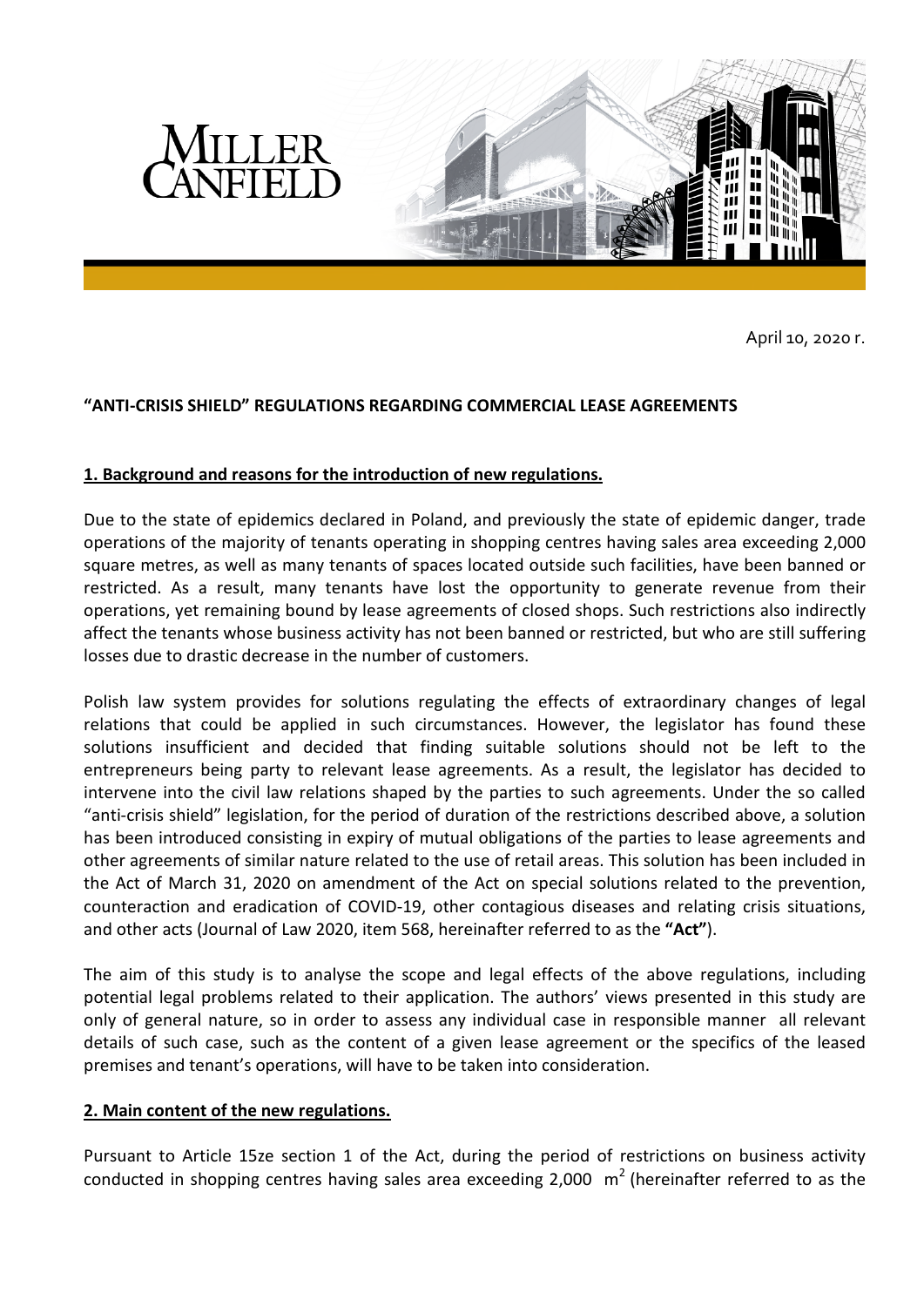

**"large format retail facilities"**), i.e., as of March 14, 2020, the mutual obligations of parties to lease, tenancy or other similar agreement, by which the retail space is let for use (hereinafter, for simplification, collectively referred to as the **"lease agreements"**) shall expire.

The above provision has been formulated in a way deviating from the proper legislative art and, as a result, raises many interpretation doubts. It should be noted that these doubts are so material that their final resolution or clarification would require a statutory correction. Otherwise, it is likely that the interpretation of Article 15ze of the Act will be developed no sooner than by judicial decisions made as a result of most certainly unavoidable disputes as to the actual content of the legal norms resulting from this provision.

# **3. Scope of application**

Significant doubts concern the very scope of application of the provision of Article 15ze of the Act. These may be reduced to three fundamental questions: (1) whether the provision applies only to the lease agreements of the premises and spaces in large format retail facilities or does it also apply to lease agreements in smaller retail facilities, lease agreements of standalone facilities or retail premises located in larger buildings intended for other purposes (such as office buildings or residential buildings, etc.); (2) whether this provision applies only to lease agreements of retail space *sensu stricto*, which means shops, or should it also be applied to lease agreements of mixed retail-services space (e.g. restaurants or cafes), or finally to pure services (e.g. beauty services, health services, fitness, etc.); (3) whether this provision applies only to the lease agreements concluded with tenants who are prohibited or restricted from carrying out their business operations or also to those tenants that are allowed to carry out their business as usual or in a limited scope, but whose revenues have decreased due to the restrictions.

As it is clear from the published reasons for the draft Act, the legislator, when introducing the provision in question, had in mind only the space in large format retail facilities, since most of the restrictions of business activity related to the epidemic concern just these facilities. However, a literal wording of this provision refers to a definition of such facilities only with respect to the term of expiry of contractual obligations, and not to the location of the premises being subject of the lease agreements covered by the provision, which is probably one of the legislator's omissions. Based on the literal wording of the provision, one may state that this provision refers to all lease agreements pertaining to retail space, including those located in retail facilities having sales areas not exceeding 2,000  $m^2$ , standalone facilities or retail premises in buildings intended for other purposes (residential or office buildings). It is, however, very likely that in practice a literal interpretation of this provision will be amended to reflect to the deemed intention of the legislator i.e. to apply this provision only to lease agreements of premises in the large format retail facilities only.

Reading the discussed provision literally, it should be stated that it applies only to agreements of lease of retail space and therefore it does not apply to agreements relating to space intended for provision of services, although it is possible that it applies to agreements of lease of mixed use – retail and services space (e.g. restaurants). However, it would appear from the published reasons of the Act that the legislator sought to extend this solution also to lease agreements of premises used for services in the large format retail facilities, which is not reflected in the provision. In the absence of a normative definition of the concept of "retail space", it is possible that judicial decisions in the disputes arising of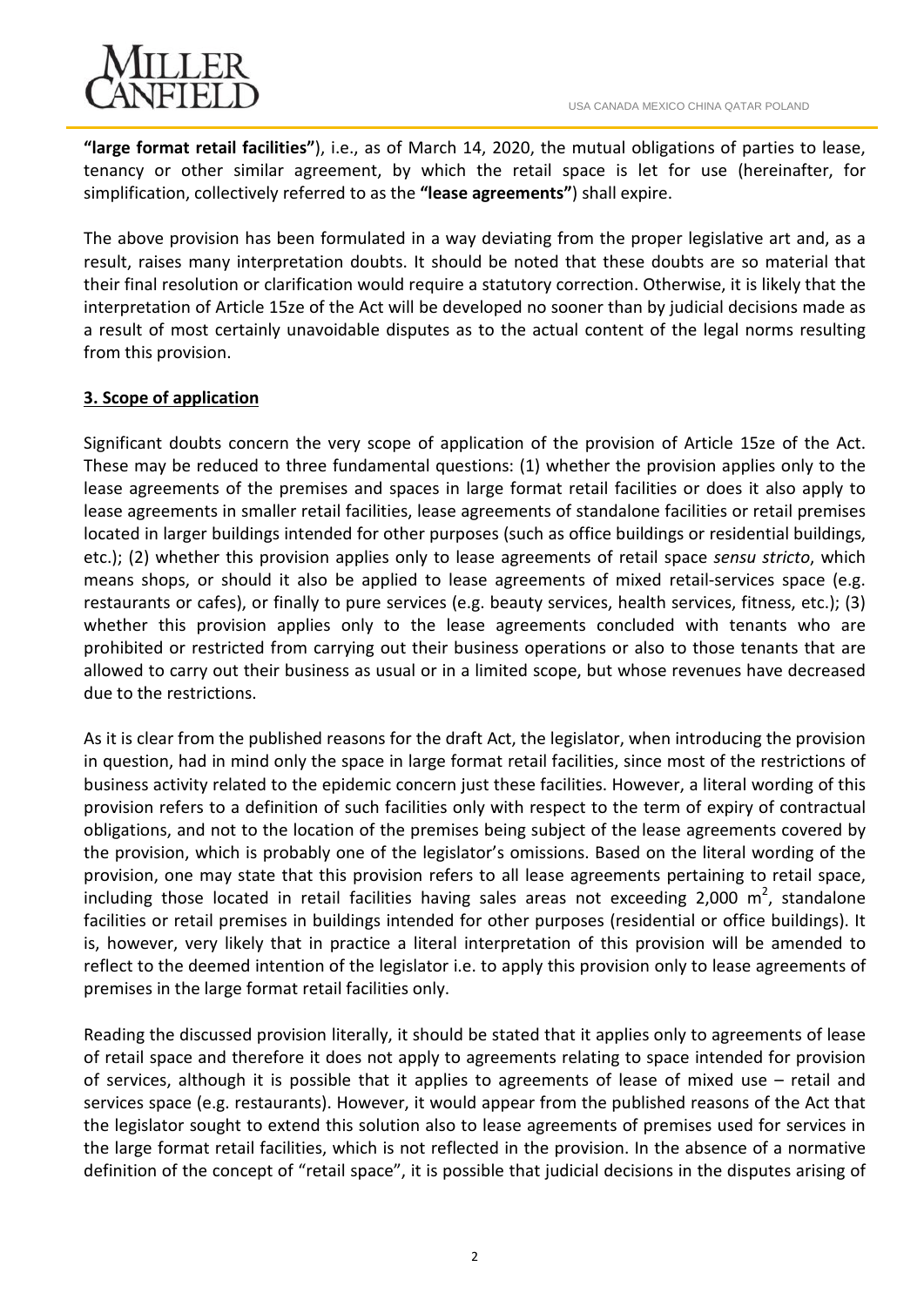

the application of this provision may adopt a broader understanding of the concept of retail space, covering not only the space used for sale but also the space (premises) where the service activity is carried out.

It is also not clear from this provision whether the expiry of obligations under the lease agreements applies only to the agreements with tenants whose business operations are restricted or also to the lease agreements with tenants who are not restricted in their operations (e.g. food supermarkets, DIY, catering, pharmacies, health, banking, insurance, postal, laundry services, etc.). Although it is known that the above mentioned restrictions have been the main reason for adoption of the provision in question, the legislator has omitted a wording which would limit its application to the agreements with tenants affected by such restrictions and/or those actually not operating because of them. It should be noted that such limitations were included in the original draft of this provision but were subsequently omitted in the course of legislative work. The justification of the Act indicates that the legislator wanted to extend the application of this provision also to the tenants that were not directly restricted to operate but their revenues decreased significantly due to a smaller number of customers visiting shopping centres. However, taking into consideration the objectives of the Act and the principle of equity, it would be difficult to accept that the tenants continuing to make full use of the leased premises should also be exempted from the contractual obligations, even if their turnover and revenues have been affected by the closure of other shops and other epidemic-related restrictions. In the absence of a clear definition of the scope of this provision, it is possible that tenants of this type of premises will also invoke the expiry of their lease obligations arising from this provision, and a final answer on the application of the provision in this respect shall be provided no sooner than by the courts' rulings.

## **4. Expiry of the contractual obligations or expiry of the whole agreement.**

Focusing on the effects of the provision of Article 15ze, the meaning of the term "expiry" which usually means a final termination of the agreement (i.e. legal relationship of lease), raises doubts. An analysis of the provision in question, also in the context of its reasons, leads to the conclusion that the legislator's intention was only to temporarily release the parties from their contractual obligations for the period of restrictions imposed on business activity, while maintaining the continuity of the contractual relationship itself, only temporarily devoid of most of its legal content (mutual obligations and related rights). It should be assumed that the legislator did not use here the term "suspension", which would seem more appropriate, deliberately , so that the mutual obligations of the parties for the duration of restrictions would be completely abolished and not just postponed.

## **5. Elements of the agreement subject to expiry.**

According to the exact wording of the provision, all obligations of both parties, i.e., the tenant and the landlord, arising from the lease or rental agreement, both main and additional ones, are subject to temporary expiration. Consequently, the obligations that expire on the part of the tenant are first and foremost those to pay rent and other lease payments, including maintenance charges, utility charges paid to the landlord, marketing fees, etc., the obligation to provide and maintain certain rent collaterals or the obligation to continue to operate without interruption. On the other side, the landlord's obligations to make the object of lease available and accessible to the tenant and to maintain it in a condition suitable for the agreed use will expire.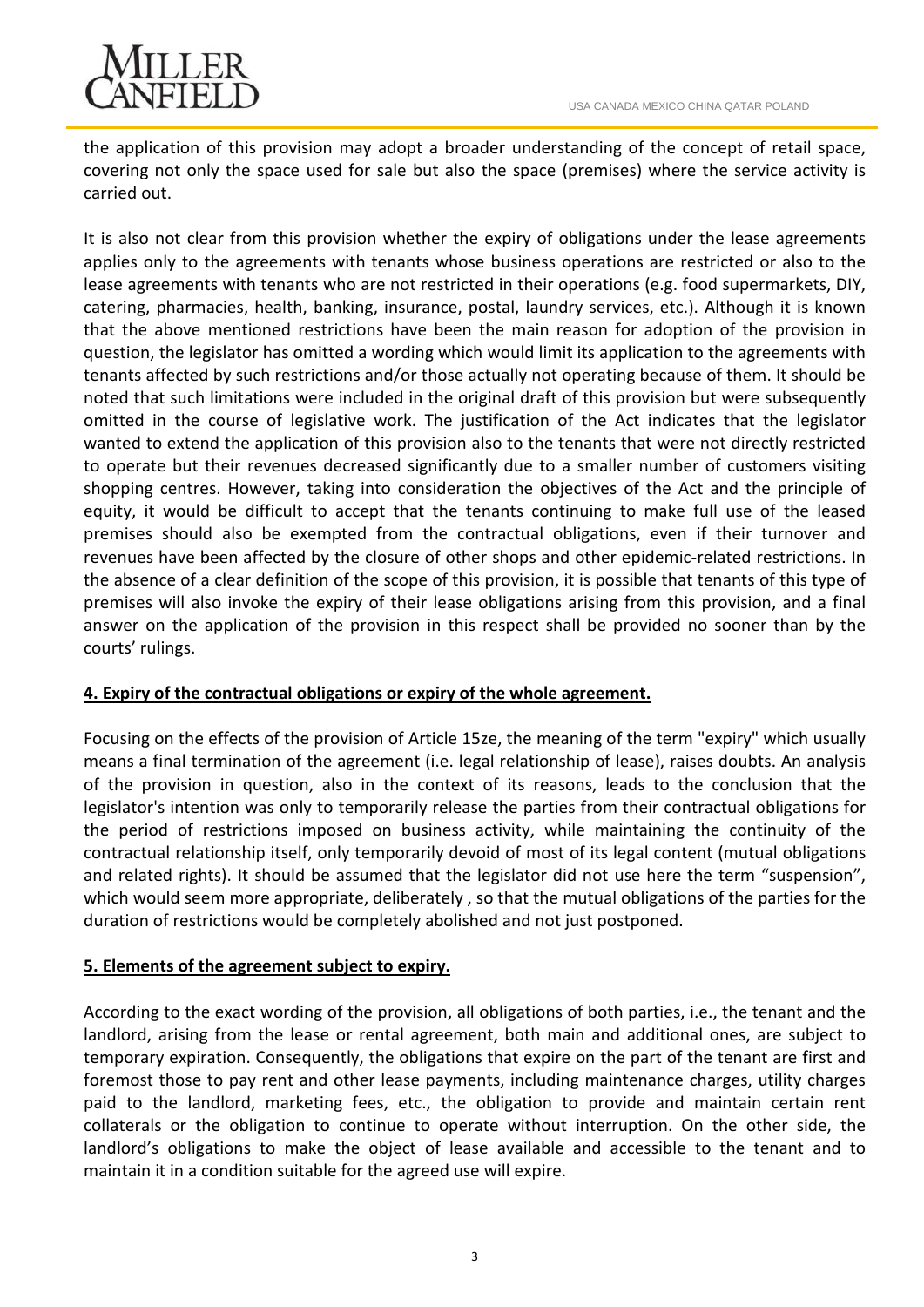

In the absence of an explicit exclusion in the provisions of the Act, it may be considered that the principle of expiry of obligations under lease agreements applies without any exception also to obligations of the parties with respect to the period before the commencement of business activity in the leased premises by the tenant, i.e., the obligations to hand over and accept the premises, to carry out the fit-out works by one of the parties, payment of the landlord's fit-out contribution to the tenant (if any) or payment of fee for such works by the tenant to the landlord (depending on the lease agreement). However, if we were to assume consistently that the expiry of obligations under the lease agreements should always be a derivative of the restrictions imposed on business activity in such premises, the obligations of the parties to the lease agreement concerning the period before the commencement of tenant's operations in the premises, which are not directly affected by the restrictions, should not expire. This is another doubt as to how the provision of Article 15ze of the Act should be applied.

Moreover, in our opinion, only the parties' obligations under the lease agreement and the rights of the parties that correspond with the other party's obligations are subject to temporary expiry under this provision. Therefore the expiry does not apply to other elements of the legal relationship, in particular to legal relation shaping rights (e.g. the right to terminate the agreement or the right to extend the lease term if reserved by the agreement), which should remain in force unless they are expressly excluded by another provision of the Act (e.g. Article 31t of the Act).

## **6. Invoicing and settlements related to expiry of the obligations.**

It should be assumed that due to expiry of the tenant's obligation to pay rent and other charges arising from the lease agreement for the duration of expiry of the obligations, the landlord should also refrain from issuing VAT invoices to the tenant for rent and other charges for that period, and will not be obliged to pay VAT on the above uncollected amounts of rent and charges.

In the case of monetary payments for the duration of the restrictions, paid by tenants in advance (e.g., rent and maintenance charges paid for March 2020), tenants may claim reimbursement of its respective parts due for the period of restrictions on the business activity (over half a month) on the basis of the provisions on undue monetary payment being a form of unjust enrichment (Article 410 of the Civil Code). However, this could be opposed by the landlord, depending on the specific situation, arguing that although it received such monetary payment, it used it in such a way that it is no longer enriched (Article 409 of the Civil Code). If the landlord itself considers that the rental payments paid to him in advance for the period of expiry of his obligations were not due, it should make an appropriate adjustment (correction) to the VAT invoices issued on that account.

It is unclear to what extent the provision applies to the tenant's obligation to pay a possible surcharge for the reconciliation of service charges for 2019. Most such reconciliations for past year take place between April and June. Given that this is a payment which will relate to the previous year not covered by the period of restrictions on business activity, it would not be right to consider that it has also expired as a result of the application of Article 15ze of the Act. However, it can be assumed that for practical reasons during the period of restrictions the landlord might be not able to effectively require the tenant to pay the above payment.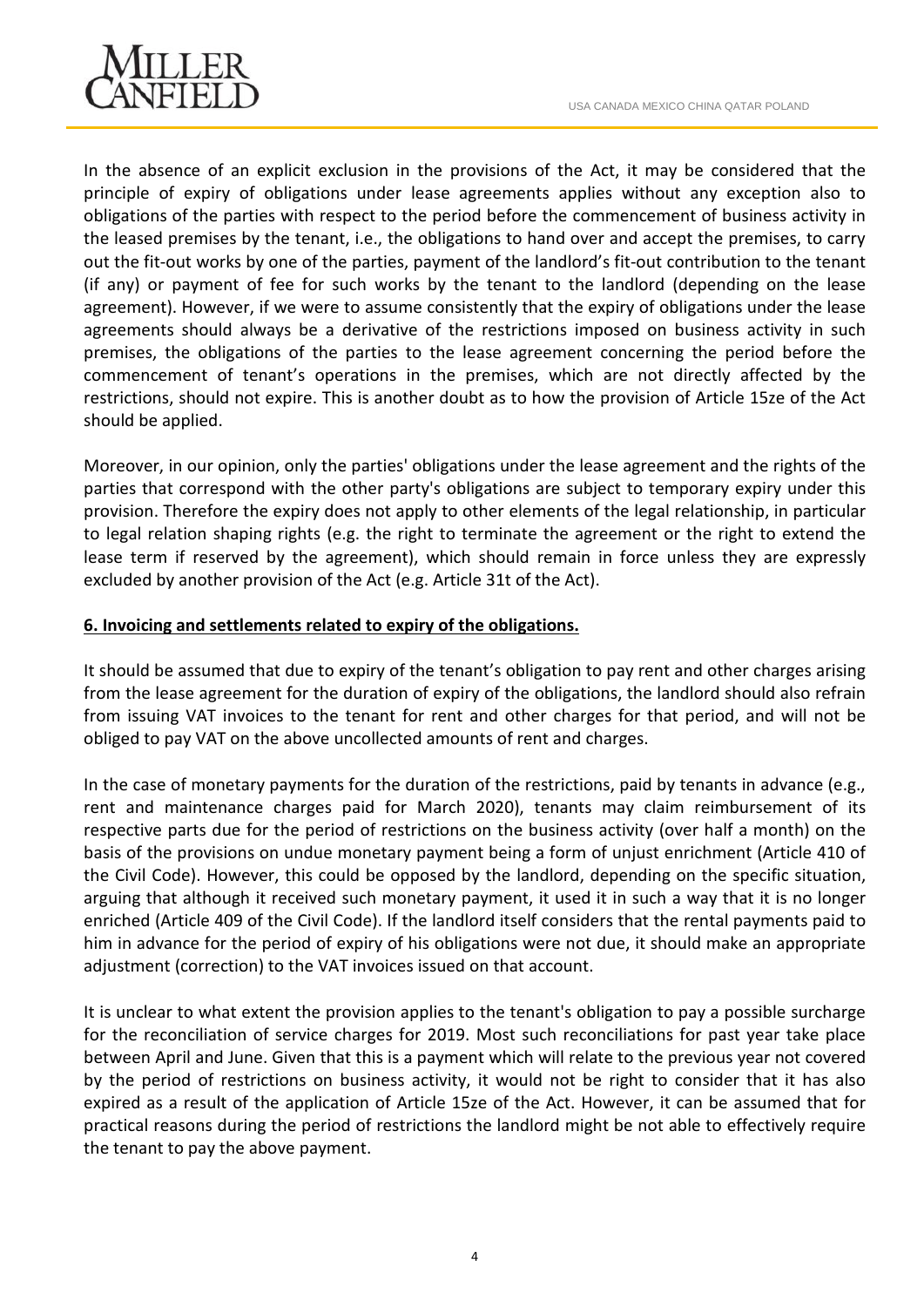

#### **7. The landlord's possibility to demand payment from the tenant on other legal basis.**

The above mentioned regulation exempts the tenant from the obligation to pay any fees under the lease agreement, including rent, service charges or charges for utilities provided by the landlord during the period of restrictions on business activity. At the same time, as part of proper management of a shopping centre, the landlords, despite being released by the Act from the obligations to provide any services to tenants, including making the premises available and accessible for tenant, protecting them, heating, cooling, ventilating, or supplying electricity to the premises, actually continue to provide some of these services, acting in the best interest of both their own and, above all, the tenants. Failure to provide these services would often lead to damage to the premises themselves or to the tenant's property left within. It is also likely that there will be situations in which the tenant, despite being prohibited from carrying out its main business, will continue to use the premises as for some surrogate or incidental business to the extent permitted by law (e.g. by packaging goods for shipping). Another form of use of the premises by the tenant is the mere storing goods and other tenant's property in the shopping centre, which the tenant would otherwise have to store in its own premises or at another entity's premises against payment. Therefore, there is a lively discussion in the trade press as to whether there is a legal basis, other than the suspended lease agreement, for the landlords to demand reimbursement of the above benefits or remuneration for the use of premises to a limited extent (e.g. storage of goods in the premises).

It should be noted that there are several legal grounds which, depending on each given situation, provisions of a given lease agreement, and the fulfilment of additional conditions, may be invoked by the landlord to justify a claim for payment of compensation for the limited use of premises or reimbursement of costs corresponding to the sum of expenses and expenditures incurred by the landlord directly or indirectly for given premises during the period of restrictions on business activity, despite being exempted from the obligation to bear such costs by the Act. Depending on the specific situation, it may be justified to base such claims of the landlord on the provisions on managing another person's affairs without mandate (Article 752 et seq. of the Civil Code), unjustified enrichment (Article 405 et seq. of the Civil Code), remuneration for the non-contractual use of the property (Article 224 of the Civil Code), or an alleged storage agreement (Article 835 et seq. of the Civil Code). However, the application of each of these solutions shall require additional legal actions to be taken by the landlord, and the legitimacy of their application shall depend on the specifics of the premises, the situation, the sort of property left by the tenant in the premises, the type of tenant's business activity, the manner of using the premises by the tenant during the period of the restrictions, the services provided by the landlord and other factors.

It should also be noted that in addition to the above non-contractual legal grounds for the landlord's claims, depending on the provisions of a specific lease agreement, it may be possible to settle the service charges incurred by the landlord in connection with the premises during the term of expiry of the contractual obligations, based on the provisions of the lease agreement itself. In the case of lease agreements in shopping centres, provisions on annual settlement (reconciliation) of paid monthly service charges and actually incurred operational costs attributable to the tenant are a standard, as a result of which the tenant may be obliged to pay the landlord the part of such costs not covered by service charges paid during a given year (shortfall). The admissibility and possibility of defending the inclusion of operating costs incurred during the months when the lease obligations are expired shall depend on the provisions of a given agreement, including the question whether the service charge is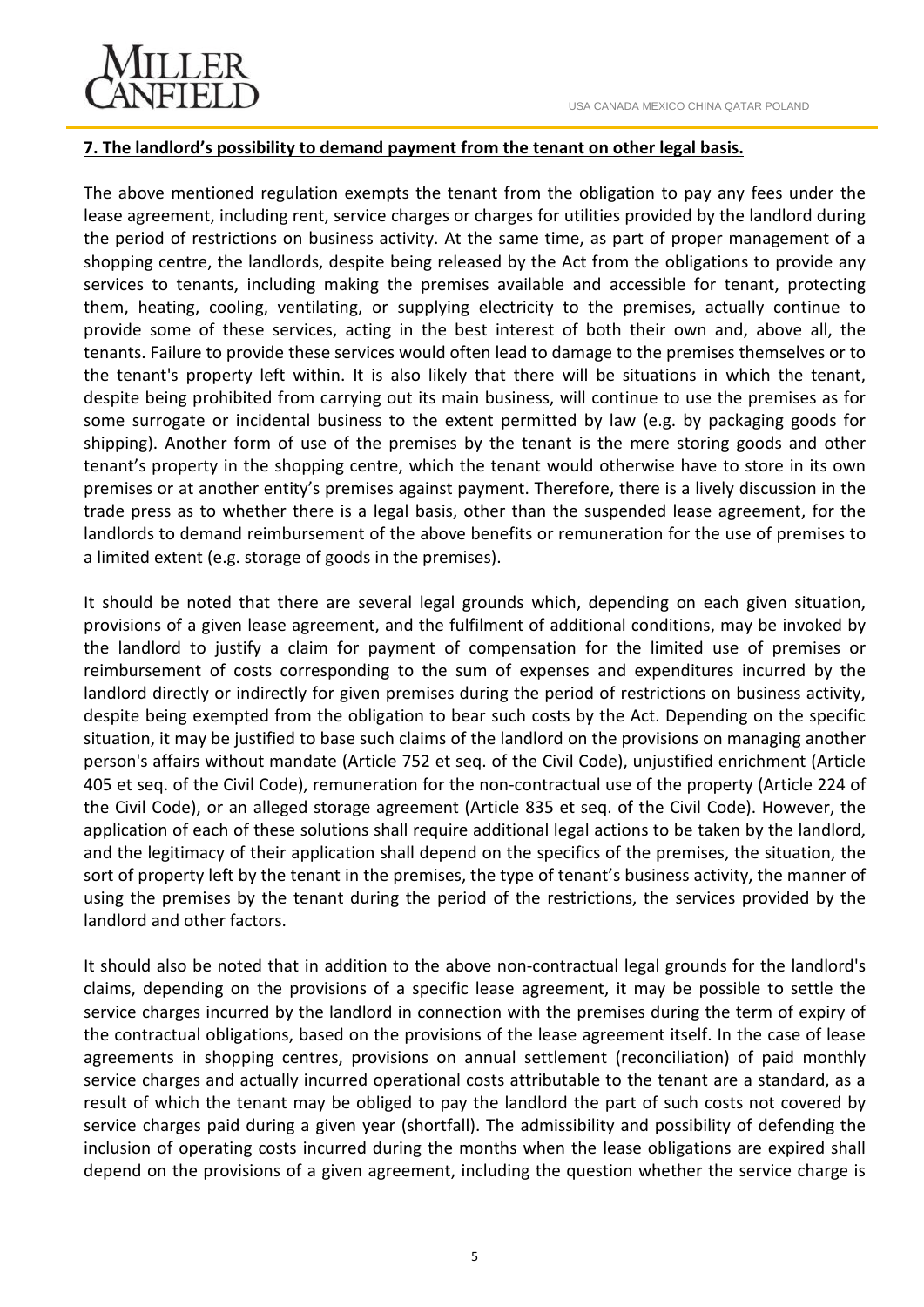

constructed as an annual charge prepaid monthly or rather a monthly payment settled annually. By referring to the objectives and intentions of Article 15ze of the Act (i.e. full exemption of the tenant from any payments for the duration of the restrictions), tenants may question the validity of such service charge reconciliation by indicating that the operating costs incurred by the landlord during the period of the restrictions should not be included in the annual reconciliation at all, and even that the operating costs incurred by the landlord for the entire year 2020 in advance (such as property tax, annual perpetual usufruct fee, insurance premium, etc.) should be included only partially in the annual reconciliation (the part corresponding to the period not covered by the restrictions). This issue is also likely to be resolved no sooner than by judicial decisions.

In pursuing payment claims against tenants both on the basis of the non-contractual grounds mentioned above and on the basis of the provisions of a given lease agreement concerning the annual reconciliation of service charges, the landlord must take into account the possible allegations of circumvention of the law or abuse of the law (Article 5 of the Civil Code) that may be raised by the tenants defending themselves against such claims, the legitimacy of which will require a court assessment each time.

## **8. Mandatory offer to extend the lease term.**

According to the legislator's assumptions, depriving the landlords of rental fees for the duration of the trade restrictions was to be compensated to them by the possibility to extend the term of the lease by six months. As indicated above, it should be assumed that despite the fact that the obligations of the parties to the lease agreement during the period of restrictions on trade activity cease to apply, the lease term is still running, it is not suspended, withheld or interrupted, but runs continuously despite the temporary expiration of mutual obligations, which means that the landlord loses part of the assumed income from a given lease agreement. On the other hand, the consequences of not suspending the lease term may also prove unfavourable to the tenant, especially if the duration of the period of restrictions on business activity coincides, in part or in whole, with the duration of the financial incentives, i.e. rent free period or reduced rent (rent rebate) period – it may not be possible for the tenant to "recover" such lost financial incentives after the restrictions expire.

According to Article 15ze sec. 2 of the Act, the tenant is obliged to submit to the landlord, within 3 months from the date of lifting the restrictions on conducting trade activity, an unconditional binding offer of extension of the term of the lease agreement on the existing terms and conditions by the period of the restrictions extended by 6 months (e.g. in the case of restrictions lasting 3 months, the term of the lease extension should be 9 months). The tenant's obligation to submit the above offer arises on the day of lifting the restrictions on trade activities. It seems that the above offer cannot be effectively submitted by the tenant voluntarily before the above date, especially since it could not be made definitive at that time, as the final lease extension period resulting from the actual time of restrictions on trade activities will not be known yet. If the lease period expires before the restrictions are lifted, especially if it is not extended under Article 31s of the Act, which provision we describe below, the former tenant shall not be obliged to submit the above-mentioned offer, which means that in such a case the landlord will be deprived of the opportunity to compensate the forfeited payments under the lease agreement by extending its term.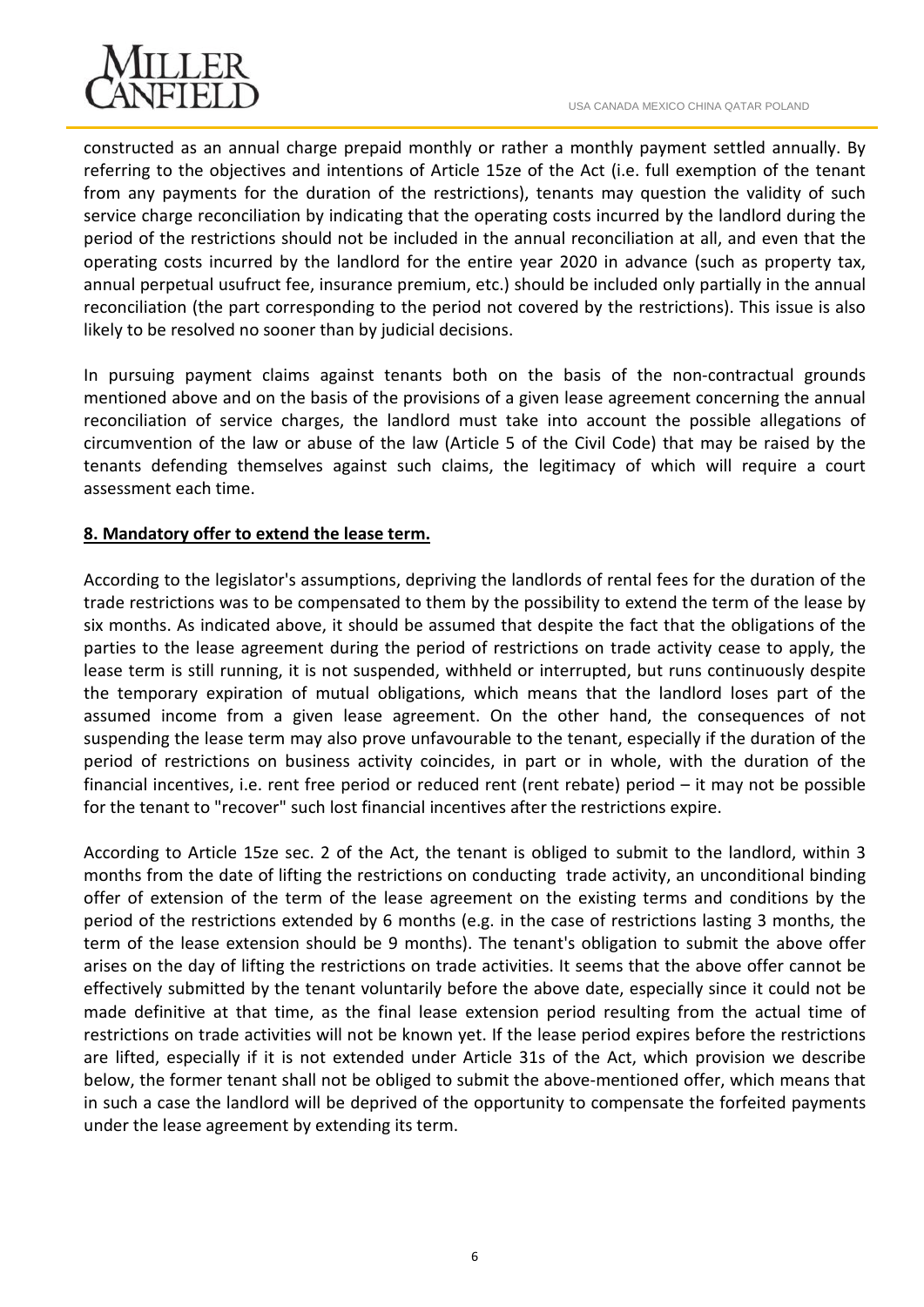

Contrary to the wording of the provision and the content of the Act's published reasons, the submission of an offer by the tenant is not absolutely obligatory, but depends on the decision of the tenant. The Act provides that in the event of failure to submit an offer, the provisions of Article 15ze sec. 1 of the Act cease to bind the landlord at the moment of ineffective expiry of the deadline for submitting the offer, which means that the above provision on temporary termination of contractual obligations ceases to apply, but only in relation to the tenant's obligations, with retroactive effect, as if it had not been introduced at all. In such a case, all expired obligations of the tenant for the duration of the trade ban are revived and should be fulfilled immediately, and the landlord can and should issue a VAT invoice to the tenant for outstanding contractual receivables. Thus, tenants are given the right to choose between submitting an offer which, if accepted by the landlord, will result in the aforementioned extension of the lease term with the tenant's exemption from payments under the lease agreement for the duration of the period of restrictions, or failure to submit such an offer, which will result in termination of the lease at the original date specified in the agreement, but with the obligation to pay all overdue payments under the lease agreement for the duration of the period of restrictions. It should be added that a tenant's offer to extend the lease for a period other than that provided for in the Act or under modified terms and conditions will be treated as not making such an offer at all and therefore will also result in the restoration of the tenant's extinguished obligations.

Moreover, it should be noted that, even if the obligation to pay the contractual debts for the duration of the period of restrictions is reinstated as a result of the failure to submit the above offer, the tenant may seek exemption from or a reduction in the amount of those debts on the basis of the general provisions of the Civil Code set out in 9 below, relating to the consequences of an extraordinary change of circumstances, which is undoubtedly an epidemic of this scale and the restrictions and prohibitions introduced to combat it. It seems that, due to the special provisions in the Act, the landlord will not be able to claim additional compensation from the tenant for not submitting such an offer, although this will formally constitute a breach of the tenant's obligation under the Act. It should also be assumed that the landlord should not be entitled to claim interest on reinstated outstanding charges for the duration of the prohibition or to apply sanctions against the tenant for failure to pay these charges on their original due dates (e.g. to terminate the agreement for this reason), although this is not expressly provided for in the Act.

In our opinion, the landlord is not obliged to accept the tenant's offer, such an obligation does not in any way derive from Article 15ze section 2, nor from its objectives. However, if the landlord does not accept the tenant's offer, this will not (as opposed to the tenant not submitting an offer on time) result in reversion of the 'expiration' of the contractual obligations for the duration of the restrictions.

# **9. Possibility to apply other provisions of the Civil Code.**

By virtue of Article 15ze section 4 of the Act, in cases covered by this provision, the possibility of applying the provisions of the Civil Code governing the parties' obligations in situations where legal restrictions on the freedom of business activity are introduced, is maintained. The above reference is unclear and misleading, as the Civil Code does not contain any provisions specifically addressing the effects of restrictions on the freedom of business activity. However, depending on the specific factual state, the general provisions of the Civil Code concerning exemption from liability for non-performance or improper performance of services, consequent impossibility of performance of services or extraordinary change of circumstances (*rebus sic stantibus*) may apply. It is most likely that these are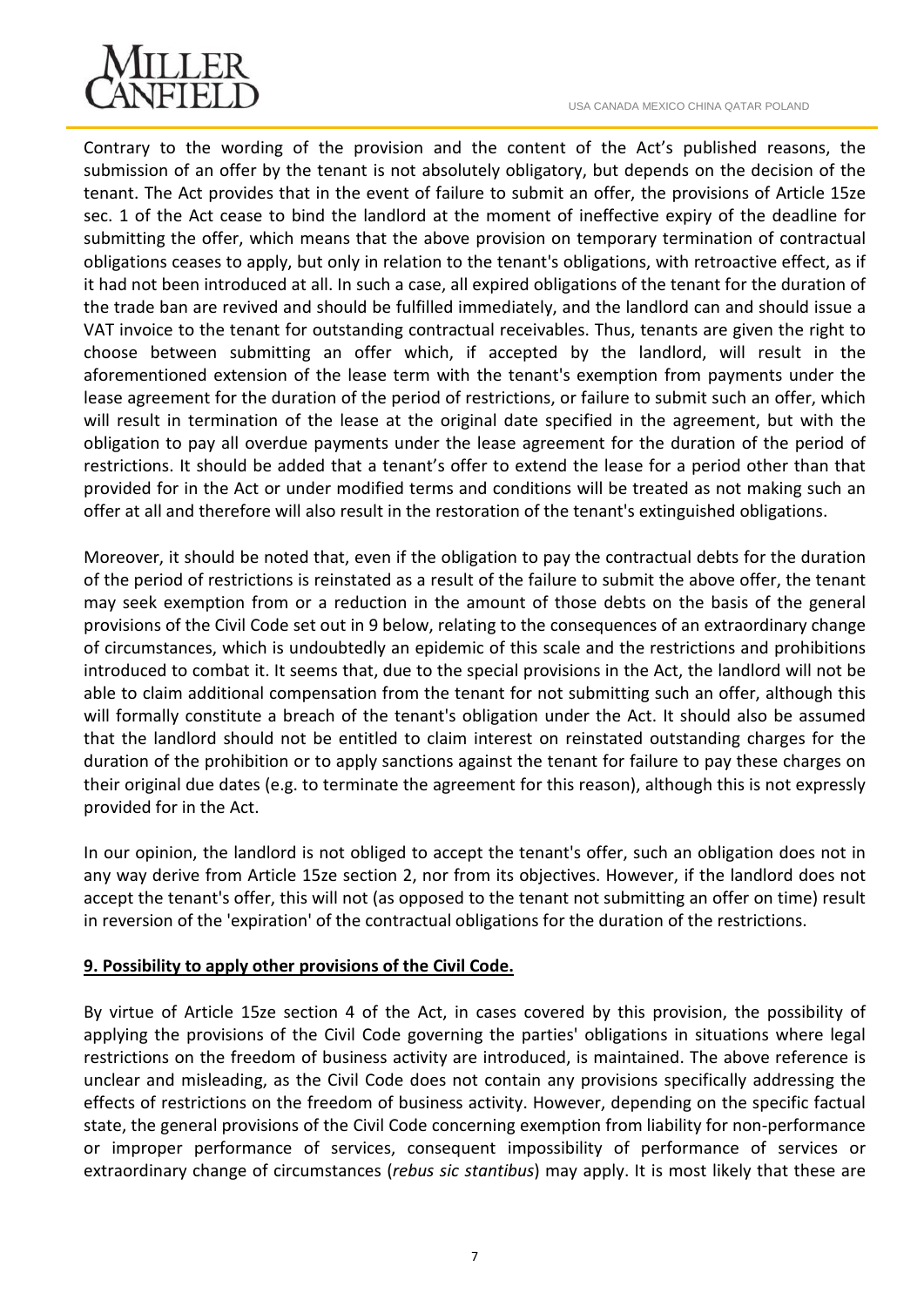

the provisions that the legislator actually meant here. Claims arising from these provisions may be raised both by the parties to the agreements, to which Article 15 of the Act applies, as well as to those agreements to which the provision does not apply.

## **10. Possibility for the parties to regulate their relations differently.**

The last issue concerning the Art. 15ze of the Act, which we believe should be mentioned, is the assessment of its legal nature, i.e. whether its provisions are mandatory (*ius cogens*) or dispositive, and thus whether the parties to the lease may, by mutual agreement, adopt solutions deviating from, or even contradictory to those provided for in these provisions, for example, agree that for the period of restrictions on trade activity the tenant will pay partial rent or service charges with a simultaneous release from the obligation to submit an offer to extend the lease term. As a rule, whenever the legislator intends to make a given regulation mandatory, i.e. to exclude the possibility of its modification by the parties to the contract, it should include relevant wording to such effect, e.g. "contractual provisions contrary to § x are null and void". The provision of Art. 15ze of the Act does not provide such wording. Neither does the analysis of its purpose and function justify the conclusion that the parties to the lease agreement could not agree on different solutions. Therefore, it should be considered that this provision is of a dispositive nature and the parties to the lease agreement may, by way of an addendum to the agreement or a separate agreement, agree to apply solutions other than those provided for in the Act. In such a case however, it is recommended that the parties should expressly waive the possibility of exercising more further-reaching rights which they may be entitled to under the Act.

# **11. Possibility of extending the lease agreements until the end of June 2020 and the prohibition of their earlier termination.**

There are two provisions of the Act aiming at preservation of commercial lease agreements for the initially expected period of restrictions on trade activity, i.e. until June 30, 2020, should also be noted.

First of these provisions is Article 31s of the Act, pursuant to which, if the duration of the lease agreement of premises, concluded before the date of entry into force of the Act (March 31, 2020) expires after that date, and before June 30, 2020, such agreement shall be extended until June 30, 2020, on present terms and conditions, provided that the tenant submits to the landlord the tenant's statement of will to extend the lease term, at the latest on the date of expiry of the lease agreement. However, the tenant shall not have the right to make such an extension statement in situations described in the aforementioned provision, i.e. in cases where the tenant previously committed material breaches of the agreement (arrears in payments for at least one payment period, using the premises contrary to the agreement or intended use, negligence which may lead to damage to the premises, subletting the premises without the landlord's consent).

Second of these provisions is Article 31t of the Act, imposes on the landlords, until June 30, 2020, a ban on termination of lease agreements or termination of the amount of rent (the landlord's right under Article  $685^1$  of the Civil Code, often excluded in commercial leases), which does not apply in case of commercial leases, only in case of: (i) violation by the tenant of the provisions of the lease agreement or legal regulations concerning the manner of use of the premises or (ii) the necessity to demolish or renovate the building in which the premises are located. However, the above provision does not